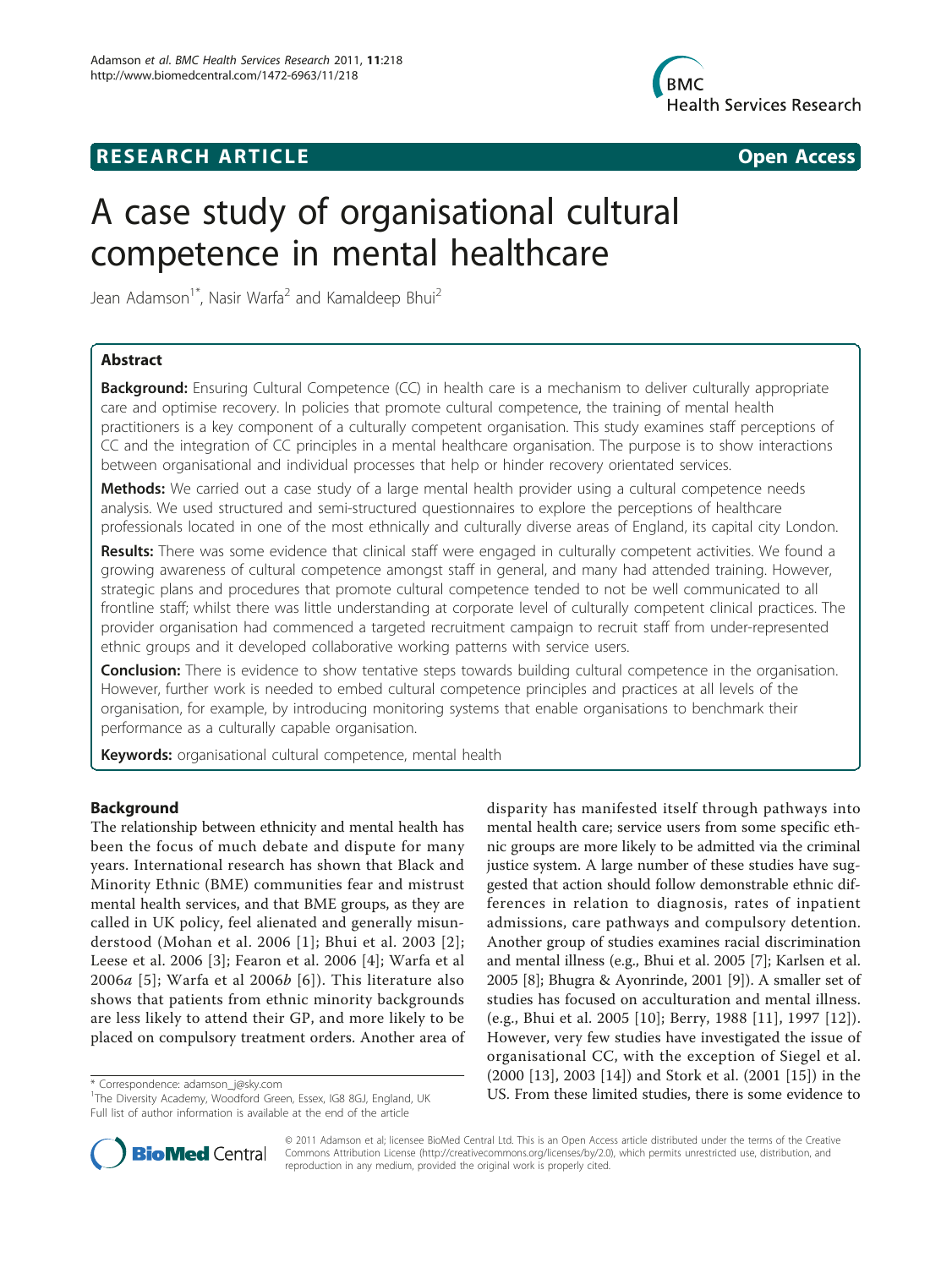support the notion that there is a relationship between the CC of health practitioners and the CC of organisations. For example, Organisations that incorporate CC into their strategic planning and operational policies are more likely to develop health practitioners and leaders that are culturally competent (Paez et al. 2007 [\[16\]](#page-7-0)). In the UK, the concept of cultural competence has developed from within the diversity framework and was initially applied within the US health and social care systems. It is suggested that the term came into use because it fits with work-based frameworks for competencies in a number of areas, an approach that has been used to train and maintain a competent professional workforce.

Cultural Competence begins with understanding the strengths and weaknesses of the healthcare organisation and the unique needs of the population being served. Cross et al. (1989 [\[17](#page-7-0)]) defined cultural competency as "a set of congruent behaviours, attitudes, and policies that come together in a system, agency or among professionals and enables that system, agency or those professionals to work effectively in cross cultural situations". In other words, the concept of cultural competence (CC) has evolved as multicultural societies have grown and mental health services are required to respond to a range of cultural needs from the communities that they serve. CC is based on the premise that culturally appropriate care aids the recovery process; therefore, a skilled workforce has become central to the development of cultural competence in organisations.

There are numerous models of cultural competence. Davis (1997 [\[18](#page-7-0)]) postulated that at an operational level cultural competence is the ability to integrate knowledge about individuals and groups into specific standards, policies, practices and attitudes, which are used to improve the quality of health care and ultimately produce better outcomes. Cross et al's (1989) model identifies a continuum of cultural competence from cultural proficiency at one end through to cultural destructiveness at the other. It is a process of increasing proficiency gained from informal and formal cross-cultural experiences rather than an endpoint that is achieved. Culturally competent organisations actively design and implement services that are relevant to the needs of their service users. Within the organisational context, CC can be sought at various levels; including direct clinical care, operational management and corporate managerial levels. In this study we address all of these levels by taking into account the perceptions of staff across the organisation.

In the UK, Black and Minority Ethnic (BME) groups have largely encompassed those from African, Caribbean and Asian origins as well as 'racialised' white people, for example, East Europeans, the Irish and Gypsy and travelling communities. Research has shown that BME groups feel alienated, and generally misunderstood (Breaking the Circles of Fear, Sainsbury Centre for Mental Health 2002 [[19\]](#page-7-0)). The campaign for improving mental health services for BME populations emerged from three key UK government publications: Inside Outside (NIMHE 2003 [\[20](#page-7-0)]), Delivering Race Equality (DoH 2005 [[21\]](#page-7-0)) and Race Equality Training in Mental Health Services in England (DoH 1999 [[22\]](#page-7-0)). Inside Outside (NIMHE 2003) describes a programme for reform of mental health services for (BME) communities in England. It builds on standards set out in the Mental Health National Service Framework (MHNSF) and the NHS Plan. The MHNSF (DoH 1999 [[23\]](#page-7-0)) recognised that services were not adequately meeting the needs of BME service users; whilst the NHS Plan sets out a blueprint for high quality care in the twenty first century. Inside Outside's change initiatives focussed on actions both 'inside'- within the services- and 'outside' - within the communities; cognisant of the need for collaboration between BME communities, voluntary and statutory sector services to develop services that are appropriate and responsive to the needs of minority ethnic communities. Two key components of the strategic plan were to reduce and eliminate ethnic inequalities in mental health service experience and outcome and to develop the cultural competence of mental health services through education and training.

Since much of the research on cultural competence has taken place in North America, it is reasonable to question the relevance of findings to the UK setting. There are apparent parallels evidenced in the increasing diversity of the population; the similarity in ethnic health inequalities and the growing demand for cultural competence in health care systems. In the US and UK, ethnic and racial disparities in health care form the basis for actions to develop culturally competent practice; in recent years these issues have come to the forefront of healthcare policy and research, not least as these inequalities persist, indeed in the UK the ethnic disparities in compulsory admission are sustained such that the Care Quality Commission (a regulating body) has decided to stop collecting the data and reporting on these through other data sources five yearly rather than annually. This is ironic given the lack of progress, but perhaps belies the underlying organisational narratives and a failure of achieving organisational cultural competence. These inequities are well documented in the literature, some of which is reviewed in this paper and reported in a systematic review (Bhui et al. 2007 [[24\]](#page-7-0)). All of the studies in the systematic review, with the exception of one, were North American; the nature of health inequalities experienced in health care, nevertheless, are not dissimilar from those experienced in the UK, although there are some fundamental differences between the UK and US healthcare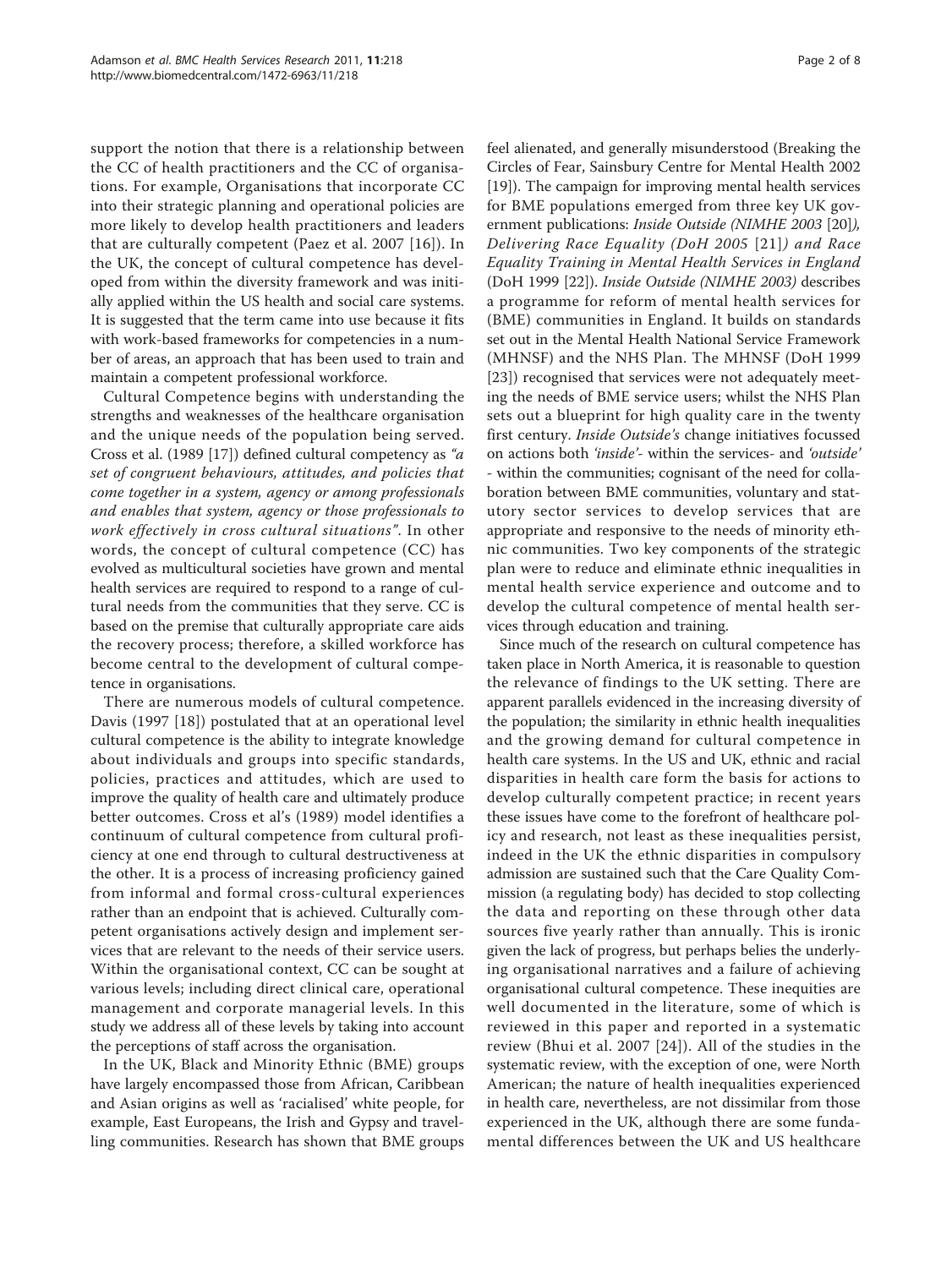systems and the specific histories and cultural influences and life events that lead to social exclusion and mental illness.

The context in which health care is delivered differs in the UK due to the welfare system and in particular the NHS; which is free at the point of delivery. In the US, healthcare is largely privatised and 'managed care' functions to gate keep healthcare services; hence healthcare is related not only to patients' needs but also affordability, a pattern which is becoming evident in the UK as the costs of NHS care are rising. So universally, health inequalities are related to socioeconomic status and ethnicity; however, health care will inevitably be influenced by the health care system. In this context, given the lack of studies from the UK and studies of organisations, this paper reports on a three level cultural competence needs analysis that examines whether CC principles are embedded in organisational systems.

### Methods

### Location

Mixed methods were used to conduct a cultural competence needs analysis of a large London based NHS provider organisation (called a NHS Trust). The areas served by the NHS Trust are the most culturally diverse and deprived areas in England and therefore provide significant challenges for the provision of mental health services. The provider organisation's local services cater for a multi-ethnic population of 710,000 and forensic services are provided to a population of 1.5 million.

### Measures of Cultural Competence

Culturally competent practice is not limited to individual professional practice; rather there is an organisational component that comes with a statutory obligation to ensure that its workforce and service users can expect to be treated in a way that is appropriate and responsive to their cultural needs. Such measures are not instead of existing standards of care quality but in addition to in order to eliminate inequalities. Siegel et al., (2000) developed a conceptual framework with interacting domains of CC; six domains of CC were identified: needs assessment, information exchange, services, human resources, policies/procedures and CC outcomes. In a follow up study Siegel et al., (2003) benchmarked a selection of these performance measures in several mental health facilities. The six CC domains were utilised in this study to develop the data collection tools. Prior to the study, the questionnaire was piloted within the provider organisation; which brought a helpful response and revisions were made to the format and style of the questionnaire. Using these tools, cultural competency was measured across three levels of the organisational structure: corporate, operational and direct care. Culturally competent

activities in these domains were hypothesised to lead to positive outcomes for multicultural and multiracial clients. The domains are defined below:

1. Needs Assessment - availability of information on characteristics of population in treatment, i.e. demography, socioeconomic status, languages spoken, literacy levels, cultural beliefs & practices.

2. Information Exchange - Exchange of information between local communities & the Trust, i.e. concerns of multicultural and multiracial groups and information from the organisation to the community re: services offered.

3. Human Resources - CC training; recruitment of cultures representative of the community and who speak the languages of the target population of the area. KSF should reflect adherence to CC principles.

4. Services - Service users and carers need to be involved in the development of services. Services are responsive to cultural needs.

5. Policies/Procedures - Trust wide CC plan should be formulated with representation from local community then disseminated to all sites (inpatient & community services). Information systems include cultural and ethnic characteristics.

6. Cultural Competence Outcomes - Desirable outcomes for service users are evidenced by clinical change, increased social functioning and recovery.

The provider organisation was divided into three levels using the following definitions:

The mental health authority that has organised and administers the care system. It comprises key functions of the organisation i.e. Information Technology, Human Resources etc.

Those employed by the mental health authority responsible for operations and service delivery i.e. Senior managers based on hospital sites and in the community setting.

Those employed by the mental health authority responsible for provision of direct care i.e. nurses, doctors.

### Procedure for authorisation to undertake staff survey

The provider organisation's ethics committee approved this project subject to a few amendments. Concerns raised by the ethics committee related to the use of Americanised terminology and the perceived sensitivity of some questions. Necessary amendments were made, and prior to the survey, the audit and evaluation tool was piloted for face validity and feedback obtained on style, format and content.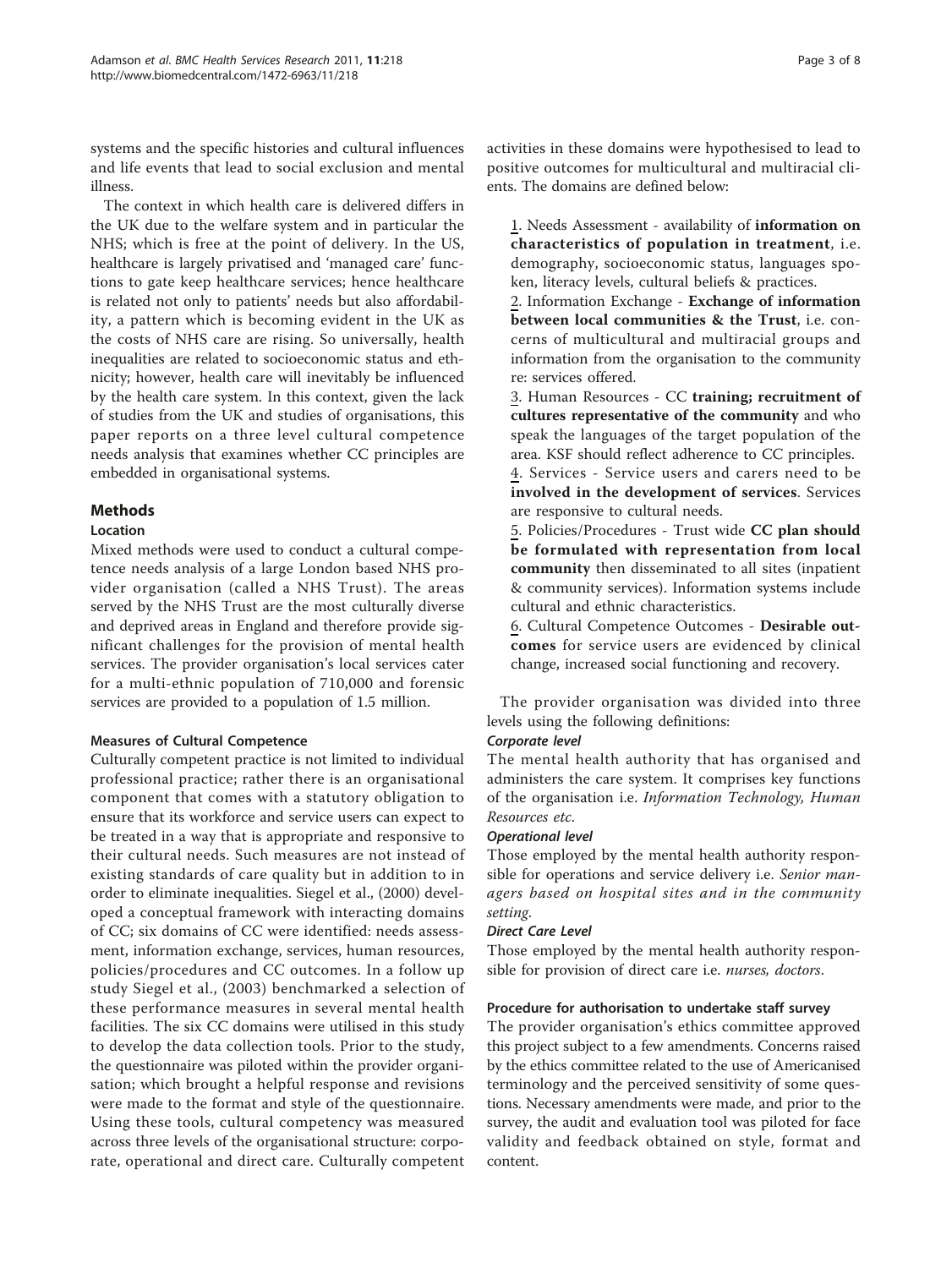### The Sample

Three samples were selected, one for each of the corporate, operational and direct care levels. The direct care level sample was selected using the stratified sampling method, and comprised 336 clinical staff of which two thirds were nurses. Others included doctors, occupational therapists, psychologists, social therapists and healthcare support workers. In addition, a purposive sample of 36 staff was taken for the operational and corporate level participants. Thirty operational level staff selected included directors and senior nurse managers. At corporate level, six department heads and directors were selected representing key functions of the Trust.

### Data Collection

For this study, two questionnaires were devised based on the six domains; one questionnaire was used in a postal survey, at operational and direct care levels. The second questionnaire was used at corporate level and asked the same questions, but in an open-ended style to allow exploration of issues for the semi-structured interviews. A participant information sheet was incorporated into the tool outlining the participant's right to withdraw and ethical considerations such as confidentiality and anonymity. For consistency and clarity in the postal survey, the concept of 'cultural competence' was defined and explained before the questions. Cultural Competence was defined as "the set of behaviours, attitudes, skills, policies and procedures that come together in a system, agency, or individuals to enable mental health care givers to work effectively and efficiently in multicultural situations".

The aim of the evaluation at the corporate level was to elicit understanding of CC and organisational engagement, and given the methods were open-ended interviews, a standard CC definition was not deemed necessary as answers were to be qualified by respondents and so intended meaning could be checked at interview. Respondents were asked to report their ethnicity, job title and work location.

### Analysis

Excel software was used to calculate descriptive statistics. The framework approach (Miles & Huberman 1984) was used to analyse the semi-structured interviews. This approach is based on matrix based methods of analysis, and it is both inductive and deductive in nature. The analytic process is linked to the aims and objectives of the study; whilst also being rooted in the original accounts and observations of the people studied. This method was chosen for its transparency and procedures that are replicable and valuable in policy and practice research. The researcher acquired an intimate knowledge of the raw data. The process of familiarisation with the data began on conducting the semi-structured interviews. The collection of data and the analysis of data were not entirely discrete activities, since themes began to emerge during the data collection phase. The analysis moved iteratively through stages of data management, description and explanation. Several themes were identified and then numbered and named using short descriptive text. Distilled summaries were taken from the original data and charted onto an Excel spreadsheet, according to the appropriate part of the thematic framework to which they related. The process of mapping and interpretation of the data was influenced by the original research objectives as well as the themes that emerged from the data itself.

### Results

Seventy-three of 336 staff from the direct care sample responded to the postal questionnaire. Two thirds of the respondents were nurses, mostly of Black African ethnic origin; this was in accord with the proportional of Black African nurses employed in the Trust. White British and Black Africans represented 82% of all respondents (Table 1). Fourteen of 30 staff from the operational sample responded to the questionnaire, almost half were White British and the remainder were from BME groups (Table [2\)](#page-4-0).

### Operational & Direct Care Levels

There was a tendency for operational and direct care level staff to agree in their response to questions pertaining to frontline CC practices. However, they were

Table 1 Direct care level respondent characteristics,  $n = 73$ 

| Characteristic            | n(%)    |  |  |  |
|---------------------------|---------|--|--|--|
| Gender                    |         |  |  |  |
| Female                    | 43 (58) |  |  |  |
| Male                      | 30(42)  |  |  |  |
| Ethnicity                 |         |  |  |  |
| White British             | 27(37)  |  |  |  |
| Black Caribbean           | 2(3)    |  |  |  |
| Black African             | 33 (45) |  |  |  |
| Asian                     | 7(10)   |  |  |  |
| Indo Caribbean            | 1(1)    |  |  |  |
| Mixed Race                | 3(4)    |  |  |  |
| Discipline                |         |  |  |  |
| Nurse                     | 49 (68) |  |  |  |
| Doctor                    | 6(8)    |  |  |  |
| Psychologist              | 3(4)    |  |  |  |
| Occupational therapist    | 4(5)    |  |  |  |
| Social worker             | 3(4)    |  |  |  |
| Social therapist          | 3(4)    |  |  |  |
| Healthcare support worker | 5(7)    |  |  |  |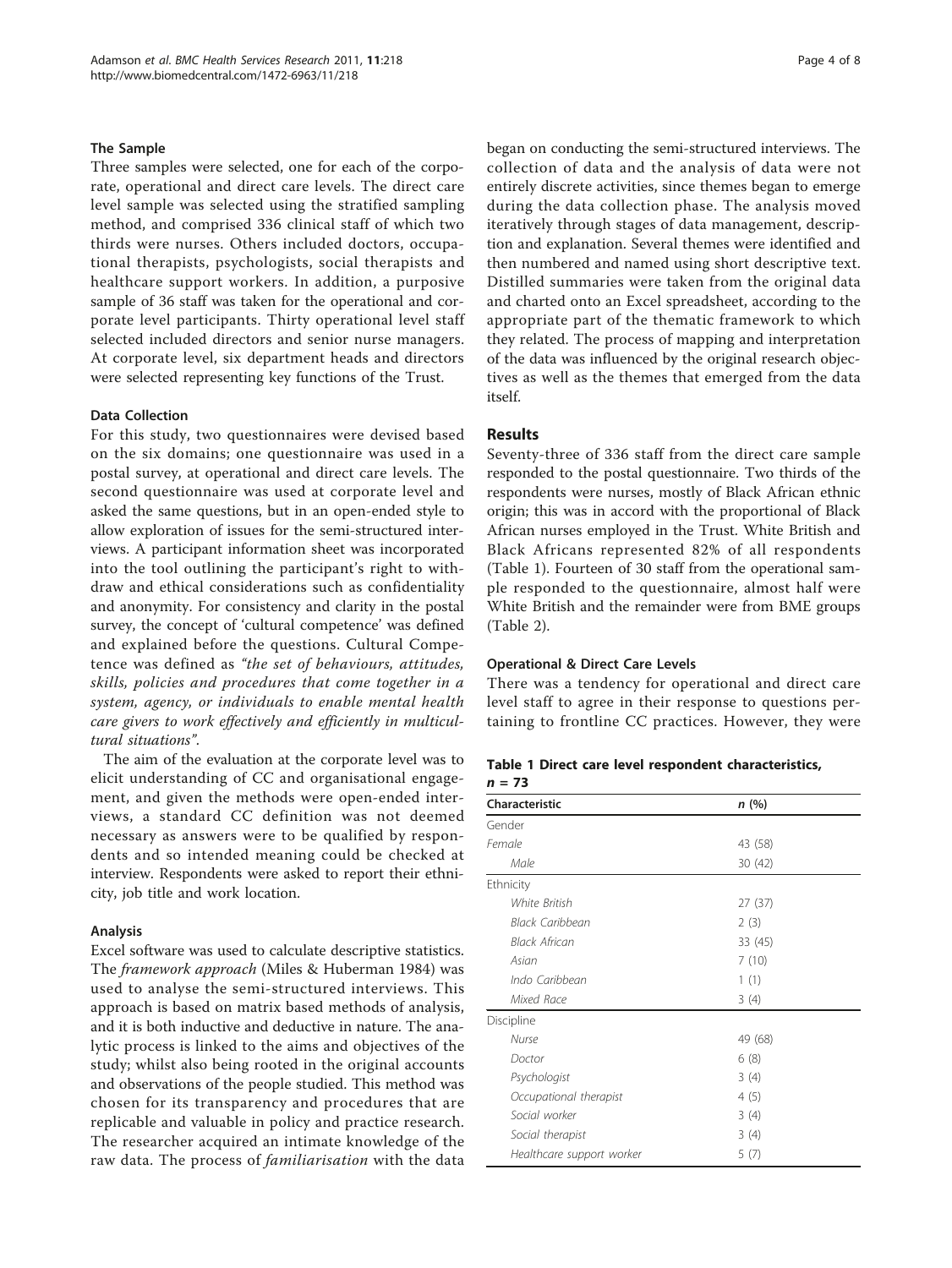<span id="page-4-0"></span>Table 2 Operational level respondent characteristics,  $n = 14$ 

| Characteristic         | n(%)   |
|------------------------|--------|
| Gender                 |        |
| Female                 | 8(57)  |
| Male                   | 6(43)  |
| Ethnicity              |        |
| White British          | 6 (43) |
| <b>Black Caribbean</b> | 3(21)  |
| <b>Black African</b>   | 3(21)  |
| Asian                  | 1(7.5) |
| Indo Caribbean         | 1(7.5) |
| Mixed Race             | 0(0)   |
| Discipline             |        |
| Manager                | 8(57)  |
| Modern Matron          | 5(36)  |
| Borough Nurse          | 1(7)   |

divided on issues such as whether someone is appointed with responsibility for CC in the organisation and if reference is made to CC in the Trust mission statement (Table 3). This may be an indication that messages about CC are not filtering through to direct care staff.

### Corporate Level

A list of emerging themes were noted and then categorised into sub-groups and coded for easy retrieval.

| Table 3 Questionnaire Response at Direct Care & |  |  |  |
|-------------------------------------------------|--|--|--|
| <b>Operational Levels</b>                       |  |  |  |

| Direct care level $n = 73$                           | <b>Operational level</b><br>$n = 14$ |             |  |  |
|------------------------------------------------------|--------------------------------------|-------------|--|--|
| Ouestion                                             | Direct<br>care                       | Operational |  |  |
|                                                      | yes $(\%)$                           | yes $(%)$   |  |  |
| Cultural/spiritual needs assessed                    | 79.4                                 | 78.5        |  |  |
| Services advertised                                  | 57.5                                 | 42.8        |  |  |
| Service info available in languages                  | 65.7                                 | 50.0        |  |  |
| Cultural competence training available               | 72.6                                 | 71.4        |  |  |
| Cultural competence training attended                | 35.6                                 | 35.7        |  |  |
| Staff representative of communities                  | 67.1                                 | 42.8        |  |  |
| Performance appraisal reflect cultural<br>competence | 61.6                                 | 57.1        |  |  |
| Engaging of service users in service planning        | 56.1                                 | 57.1        |  |  |
| Person responsible for cultural competence           | 24.6                                 | 57.1        |  |  |
| Language assistance available                        | 76.7                                 | 78.5        |  |  |
| Bilingual staff members in team                      | 94.5                                 | 100         |  |  |
| Cultural competence in Trust mission statement       | 67.1                                 | 92.8        |  |  |
| Direct care level $=$ clinical staff                 |                                      |             |  |  |
| Operational level $=$ senior managers                |                                      |             |  |  |

Example of question asked: Are the cultural/spiritual needs of the service user assessed during the initial screening/intake into the service?.

They were further refined to the point where four broad themes were conceptualised under the following headings, conveying the key ideas and forming the thematic framework:

Participants had a tendency to describe cultural competence in terms of understanding differences in the cultural context, and the ability to change and adapt clinical practice to meet the client's cultural needs. The need to be aware of one's own prejudices and biases was seen as prerequisite for that change to take place. Views expressed supported the idea that cultural competence training is not transferable; but rather, that it should be contextual and relevant to the type of service being delivered. Collectively, participant discourse mainly focused on the individual practitioner's responsibility for cultural competence practice, with the organisational responsibility largely ignored. The provider organisation had recently implemented a race equality cultural competence (RECC) programme; which is mandatory for all clinical staff. This is in addition to the equality & diversity training that all new staff received on the induction programme.

Under-representation of BME staff in senior management and at board level, in particular, is problematic. Targeted recruitment of local communities was identified as an initiative to attract greater numbers of ethnic minorities; however it was also recognised that the campaign was designed to fill lower graded posts in the organisation rather than senior management positions. Poor quality data on ethnicity of the workforce had weakened the organisation's ability to understand how issues of equality impact on its staff. Other ongoing initiatives included training of career advisors as a resource for employees, and the promotion of programmes for BME staff seeking career succession into senior management and director level positions.

The provider organisation owns a substantial amount of service user data collected through patient assessment systems. There is inconsistency between data that has been collected on paper and data that is collected electronically, with little understanding about types of information held on the patient information database. Disparate accounts were expressed about the utilisation of patient data; although it was apparent that participants' views about utilisation of data were consistent with statutory legislation about improving ethnicity data. The provider organisation had not made comparisons of the representativeness of BME inpatients in relation to local population statistics, although relevant data is available for such analysis to take place. There was evidence though, that steps had been taken to acquire demographic data to support service planning. The Trust had recently commissioned a report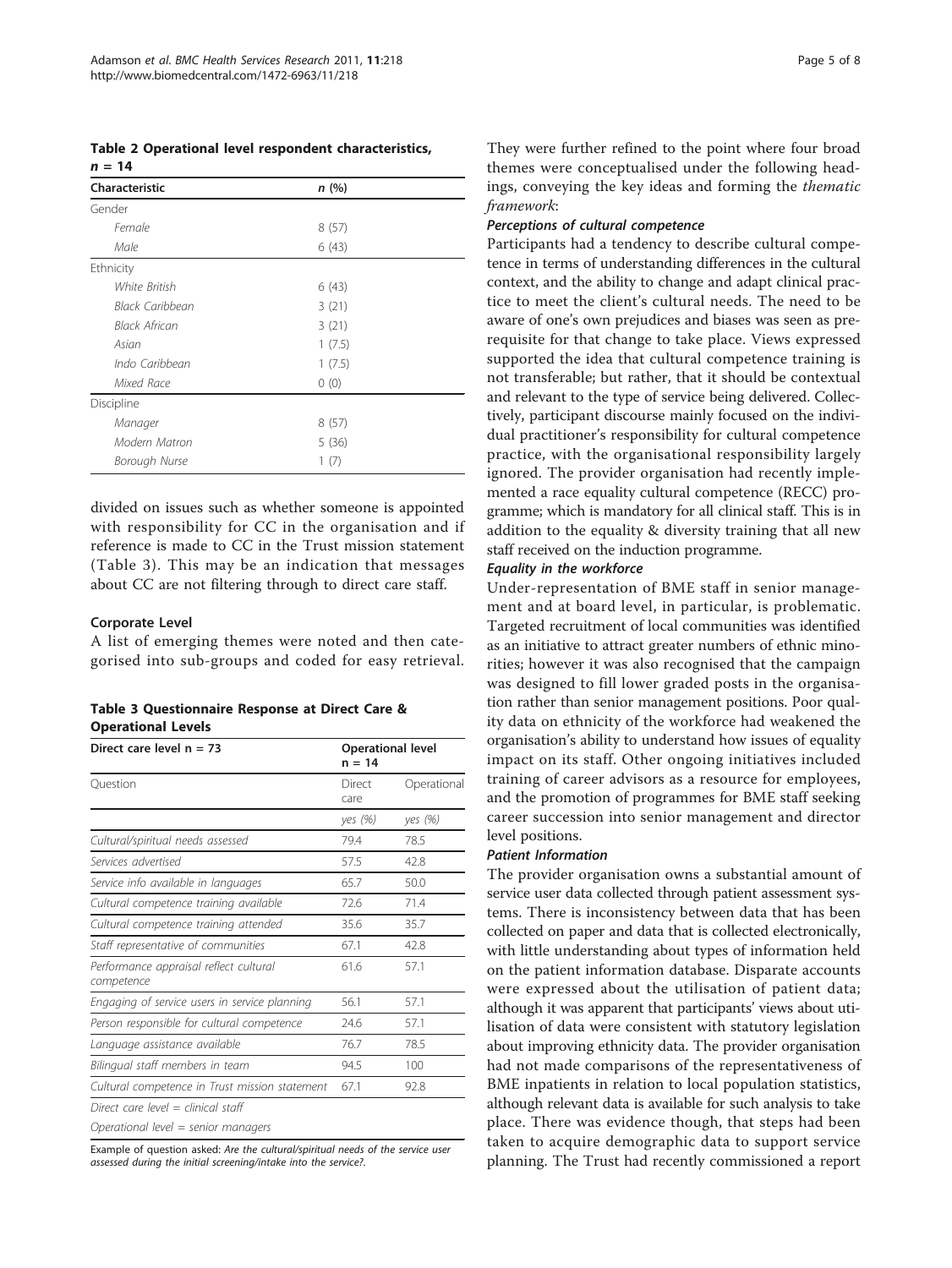to map the age, ethnicity and religion of its local population with predictive patterns for the coming years.

Delivery of Race Equality encapsulates a multitude of activities that emanate from statute, and which are pivotal for the reform of mental health services. Many change initiatives were identified by participants. Less was known about the duties levied by race equality legislation. On the topic of race equality there was a tendency to defer to staff that lead on cultural competence. Accountability for race equality was not seen as a shared responsibility, but was articulated as the domain of specialist staff, conveying a lack of ownership and the location of responsibility for any action to a small group of staff often in relatively junior positions.

### **Discussion**

The findings of this study indicate that the provider organisation has taken several definite steps towards building the cultural competence of the organisation. Issues around recruitment & retention, improving data, engaging faith communities, training, challenging stigma, impact assessing policies and systems were ongoing. Structures were in place to facilitate engagement with multicultural and multiracial communities. Although the provider organisation had been slow to embrace the cultural competence agenda, and had yet to embed cultural competence principles at all levels of the organisation; our data suggest that the cultural relevance of services had moved up on the agenda.

Cultural Competence should not only reflect competence in delivering interventions to culturally diverse populations but also the development of interventions to engage and help recovery where existing models of treatment are ineffective or lead to non-adherence. Given the complexity of care services, cultural competent practice must be effective across organisational systems in general. It is argued that CC ought to be integral to policy, administrative practices and service delivery, and should be informed through service user and community involvement. Whilst CC training has focused on cultural difference and encompasses a wide range of activities designed to improve cultural awareness, knowledge and understanding; fewer CC activities highlight the adaptation of specific clinical practices or procedures for improved take up and recovery; and few studies investigate cultural considerations in prescribing practice.

From our study, commonly expressed views of CC comprise a discourse that focuses largely on diversity, cultural awareness and cultural sensitivity. Cultural competence training was described in terms of changing of attitudes & behaviour, self-reflection, acquisition of skills, knowledge and increasing awareness. Culturally competent outcomes could not be formally identified anywhere within the Page 6 of 8

Trust; nor were performance measures used or applied by commissioners or providers or regulators. The NHS staff appraisal system offers a competency based assessment of staff performance. Although one of its core dimensions is Equality and Diversity, respondents observed that there is insufficient guidance on what skills/knowledge constitutes CC.

Overall, it was apparent that there was greater convergence in the views of corporate and operational level staff than corporate and direct care clinical staff; notwithstanding corporate level staff were less well informed about cultural competence initiatives happening in clinical practice. For example, most corporate managers interviewed demonstrated scant awareness of culturally appropriate services or their provision in the provider organisation.

The Trust sets out its vision in the annual plan and it appears on their website. Strategic objectives outline the development of a culturally capable workforce, the need for culturally sensitive services and recruitment of staff that are locally representative. However, the organisation's Board of Directors and its Senior Management Team is not representative of the cultural and racial diversity of local communities. A particular form of cultural competence (RECC) training is mandatory for all clinical staff; however the same does not apply to senior managers and directors. The nature of this mandatory training does not address clinical practice, but issues of race awareness and communication. It has been suggested that CC training may not adequately meet the needs of senior managers and directors; indeed, recent reports indicate that managers would benefit from training with an interpersonal focus on managing BME staff.

Corporate managers described CC in the context of understanding cultural differences and shared a narrow interpretation of cultural competence. This finding is consistent with literature that shows that cultural competence training has tended to focus on understanding difference, rather than reducing inequalities that affect BME groups. Little attention was paid to how culture impacts upon clinical presentation and the acceptability of specific interventions. Consensus indicated that CC principles were not adequately represented in the staff performance management framework. The local academic provider established an MSc in Transcultural Mental Healthcare to support workforce development [\(http://www.wolfson.qmul.ac.uk/](http://www.wolfson.qmul.ac.uk/psychiatry/courses/tmh) [psychiatry/courses/tmh](http://www.wolfson.qmul.ac.uk/psychiatry/courses/tmh)[\[25\]](#page-7-0)), a cultural consultation club as a resource for staff, and more recently, a cultural consultation service for work with narratives of recovery among commissioners, providers, and staff. [\(http://www.](http://www.culturalconsultation.org.uk) [culturalconsultation.org.uk](http://www.culturalconsultation.org.uk)[\[26](#page-7-0)]).

Although this is a case study, there are broader implications of these findings for other provider organisations in the UK; especially with regards to training, policy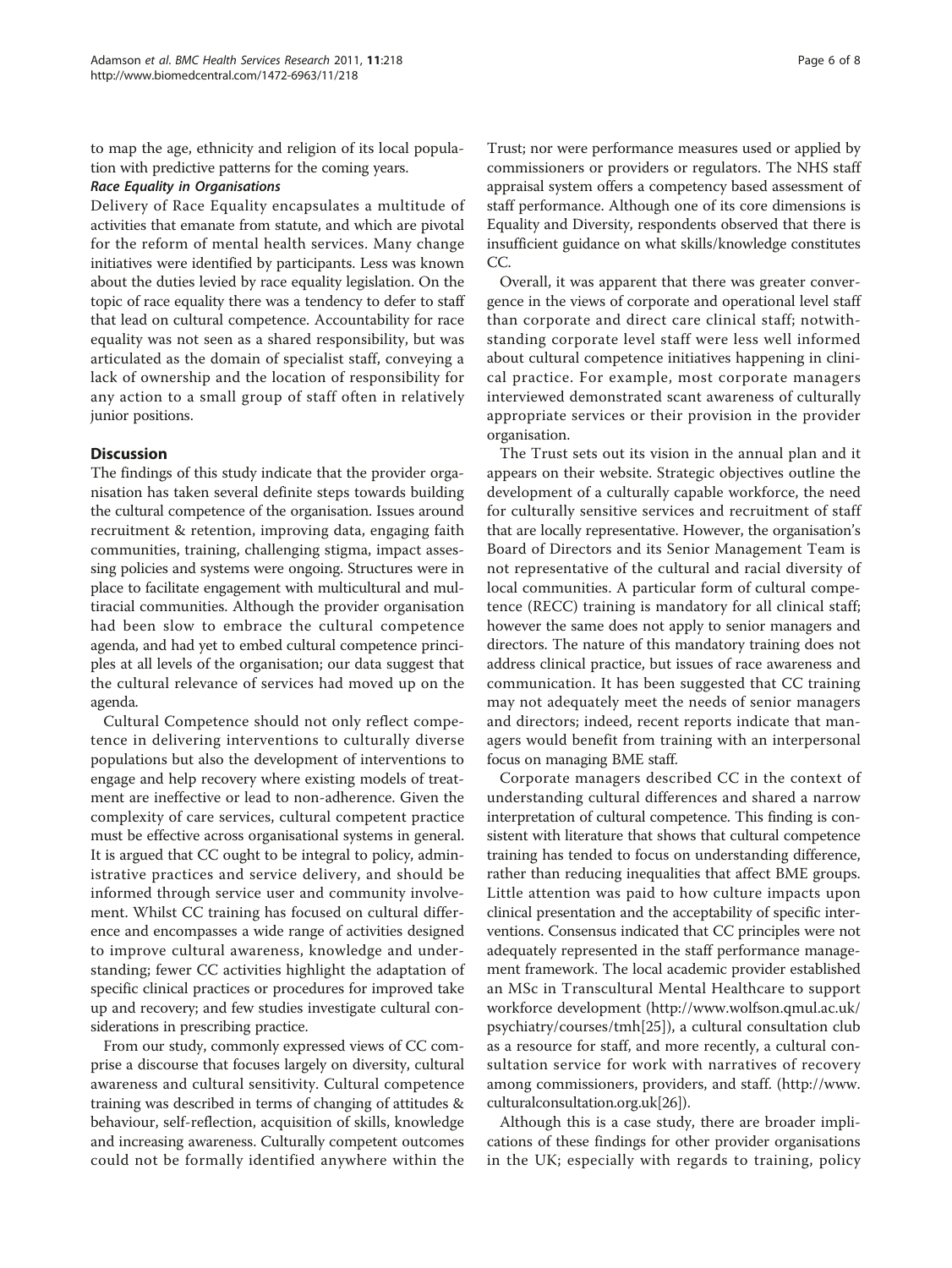<span id="page-6-0"></span>making and strategic planning in general. CC Training should form part of a wider framework for reducing race inequality and address the needs of the organisation and its staff. It is not enough for direct care practitioners to undergo training; those who administer the provider organisation should educate itself on the dynamics of difference and develop cultural knowledge in order to make decisions that are not ethnocentric. Strategically, it is essential to develop a CC plan and define CC outcomes so that organisational self-assessment can take place. The policy making process should assess the impact on diverse communities. These strategic activities require input from local communities if services are to reflect diverse needs of service users. Accordingly, future research can build our understanding of CC further by eliciting the service user perspective.

### Strengths and limitations of study

The use of mixed methods in this study has produced a greater yield over and above a qualitative study or quantitative study undertaken independently. The interviews with corporate managers in the organisation allowed for richer and deeper insights into attitudes towards cultural competence; and most crucially offered insight into the sense of ownership felt by influential individuals.

The meaning attached to this study needs to be understood in the national context. There has been resistance to delivering race equality reforms; much criticism has been levelled at government agencies including mental health provider organisations around the UK (Bhui K, Ascoli M, Nuamh O: The Place of Race and Racism in Cultural Competence; the English Experience about the Narratives of Evidence and Arguments, submitted). Other factors that may introduce potential biases include the use of selective sampling; the local focus of the study, and the limited response rate to the study questionnaire.

Since there were no validated CC assessment tools in use in the UK, the questionnaire used in this study was modelled on performance measures developed in North America where health care systems are characteristically different from the UK; this in itself imposes a limitation in terms of the validity of the questionnaire for a UK study.

### Conclusion

Change occurs in a complex interplay between practice and policy set in the context of narratives of change and the culture of the system. Cultural competence is a developmental process and takes time, commitment and sustained effort at each level of the organisation. In recent years, the provider organisation has progressed in putting in place infrastructure to enhance its cultural competence; however, there is no strategy or policy to build cultural competence or dedicated strategic planning in the organisation, despite the local population being one of the most diverse in the country. Culturally inappropriate care practices and perceptions of injustice and inequity are likely to continue in the absence of a whole systems approach.

### Acknowledgements

We would like to express our gratitude to colleagues who kindly advised and supported us in undertaking this project; with a special thank you extended to those who participated in the research.

### Author details

<sup>1</sup>The Diversity Academy, Woodford Green, Essex, IG8 8GJ, England, UK <sup>2</sup> Centre for Psychiatry, Wolfson Institute of Preventive Medicine, Barts and The London School of Medicine & Dentistry, Queen Mary University of London, Old Anatomy Building, Charterhouse Square, London, EC1M 6BQ, England, UK.

### Authors' contributions

JA undertook the service evaluation supervised by KB and NW. All authors contributed to the consecutive versions of the paper. All authors have read and approved the final manuscript.

### Competing interests

'KB is Director MSc Transcultural Mental Healthcare, MSc Psychological Therapies, Director of Cultural Consultation Service in Tower Hamlets London.' NW is senior lecturer, deputy director and MSc programme coordinator The MSc programme has received support from the Local Mental Health Trust

NW is on the executive committee of the Cultural Consultation Club

### Received: 22 March 2010 Accepted: 15 September 2011 Published: 15 September 2011

### References

- 1. Mohan R, Mone P, Szmutler G, et al: Ethnic differences in mental health service use among patients with psychotic disorders'. Social Psychiatry, Psychiatric Epidemiology 2006, 41:771-776.
- 2. Bhui K, Stansfeld S, Hull S, et al: [Ethnic variations in pathways to and use](http://www.ncbi.nlm.nih.gov/pubmed/12562737?dopt=Abstract) [of specialist mental health services in the UK.](http://www.ncbi.nlm.nih.gov/pubmed/12562737?dopt=Abstract) British Journal of Psychiatry 2003, 182:105-116.
- 3. Leese M, Thornicroft G, Shaw J, et al: Ethnic differences among patients in high security psychiatric hospitals in England. British Journal of Psychiatry 2006, 388:380-385.
- 4. Fearon P, Kirkbride J, Morgan C, et al: [Incidence of schizophrenia and](http://www.ncbi.nlm.nih.gov/pubmed/16938150?dopt=Abstract) [other psychoses in ethnic minority groups: Results from the MRC AESOP](http://www.ncbi.nlm.nih.gov/pubmed/16938150?dopt=Abstract) [study.](http://www.ncbi.nlm.nih.gov/pubmed/16938150?dopt=Abstract) Psychological Medicine 2006, 36:1541-1550.
- 5. Warfa N, Bhui K, Craig T, Mohamud S, Stansfeld S, McCrone T, Thornicroft G, Curtis S: [Post-migration residential mobility, mental health and health](http://www.ncbi.nlm.nih.gov/pubmed/21922652?dopt=Abstract) [service utilization among Somali refugees in the UK: A Qualitative Study.](http://www.ncbi.nlm.nih.gov/pubmed/21922652?dopt=Abstract) Health & Place 2006, 12:503-515.
- Warfa N, Bhui K, Phillips K, Nandy K, Griffiths S: Comparison of live events, substance misuse, service use and mental illness among African-Caribbean, Black African and White British men in East London: a qualitative study. Diversity in Health and Social Care 2006, 3:111-21.
- 7. Bhui K, Stansfeld S, McKenzie K, et al: [Racial/ethnic discrimination and](http://www.ncbi.nlm.nih.gov/pubmed/15727983?dopt=Abstract) [common mental disorders among workers: Findings from the EMPIRIC](http://www.ncbi.nlm.nih.gov/pubmed/15727983?dopt=Abstract) [study of ethnic minority groups in the UK](http://www.ncbi.nlm.nih.gov/pubmed/15727983?dopt=Abstract)'. American Journal of Public Health 2005, 95:496-501.
- 8. Karlsen S, Nazroo J, McKenzie K, et al: [Racism, psychosis and common](http://www.ncbi.nlm.nih.gov/pubmed/16194282?dopt=Abstract) [mental disorder among ethnic minority groups in England.](http://www.ncbi.nlm.nih.gov/pubmed/16194282?dopt=Abstract) Psychological Medicine 2005, 35:1795-1803.
- 9. Bhugra D, Ayonrinde O: Racism, racial life events and mental ill health. Advances in Psychiatric Treatment 2001, 7:343-349.
- 10. Bhui K, Lawrence A, Klineberg E, et al: Acculturation and health status among African-Caribbean, Bangladeshi and White British adolescents. Social Psychiatry, Psychiatric Epidemiology 2005, 40:259-266.